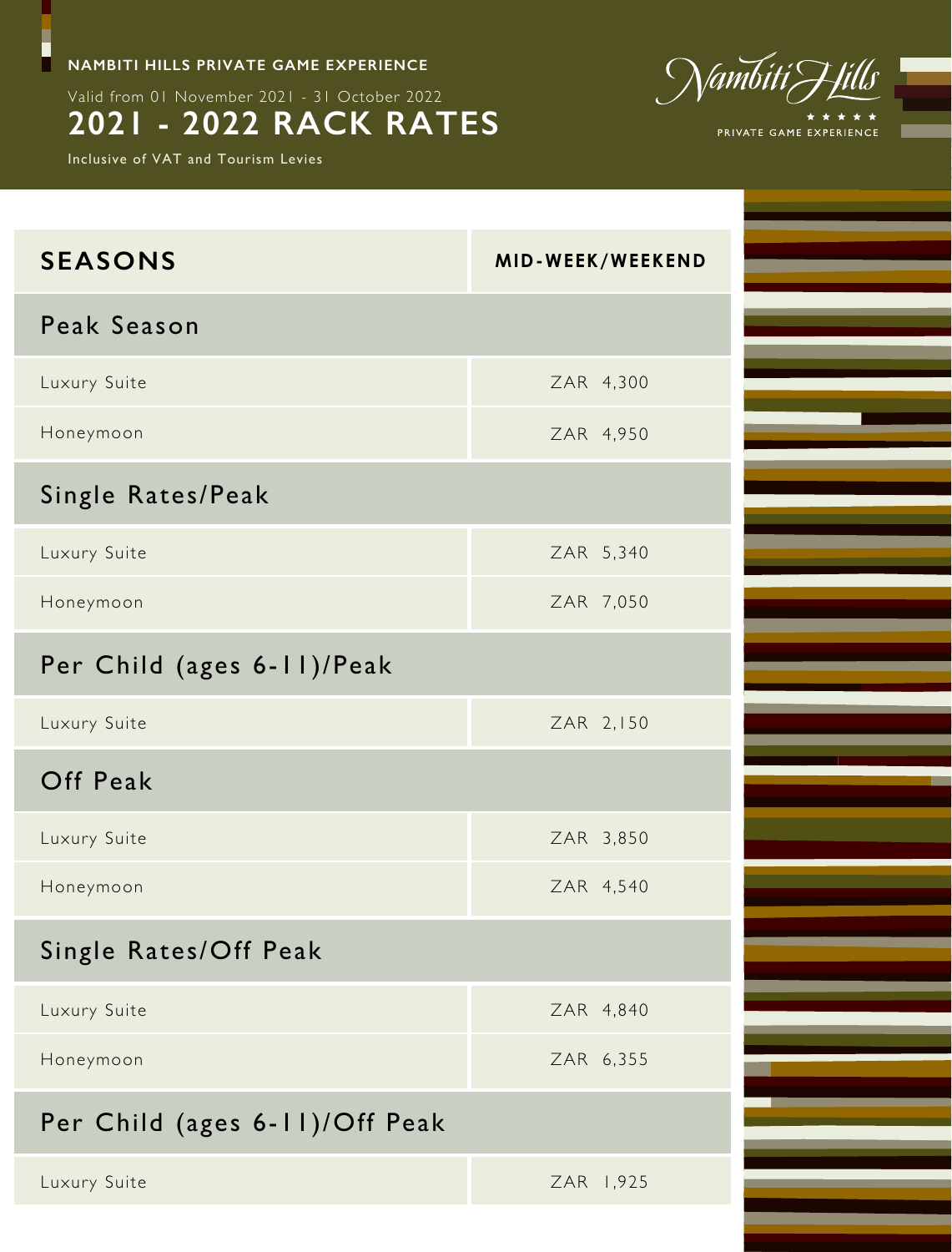## **NAMBITI HILLS PRIVATE GAME EXPERIENCE**

Valid from 01 November 2021 - 31 October 2022

# **2021 - 2022 RACK RATES**

Inclusive of VAT and Tourism Levies



All rates are per person per night sharing. Standard and contracted tour operator commissions apply.

#### **Peak Season:**

- 1 November 2021 30 November 2021
- 16 December 2021 15 January 2022
- 10 February 2022 15 February 2022
- 1 March 2022 30 April 2022
- 20 June 2022 15 July 2022
- 1 August 2022 31 October 2022

#### **Off Peak Season:**

- 1 December 2021 15 December 2021
- 16 January 2022 9 February 2022
- 16 February 2022 28 February 2022
- 1 May 2022 19 June 2022
- 16 July 2022 31 July 2022

#### **High Season Surcharge:**

Please note, an additional surcharge of R500 per person, per night will be charged to bookings during the below periods:

- 23 December 2021 3 January 2022
- 15 17 April 2022

#### **Our tariffs include:**

- **Accommodation**
- **Breakfast, Afternoon Tea & Dinner\***
- Two game drives per day in open 4X4 vehicles
- **Drinks and snacks whilst on game drives**

#### *\*A la carte menu available for lunch.*

*\*Please note the above rates are exclusive of the Nambiti Big 5 Private Game Reserve Rhino Levy of R70.00 (including VAT) per person, per day, payable on the day of departure.*

## **CHILD POLICY**

Children between 6 and 11 in their own room, first child pays full adult rate, the second child pays 50%. Children 12 years and over pay full adult rate. Children between 6 and 11 who are sharing with adults pay 50%.

No safari activities are permitted for children under the age of 6. Game drives can be offered to children 12 and under, only at the discretion of the lodge manager.

Children in the lodge must at all times be under the control of their parents. Parents must ensure that the experience of other guests is not compromised.

Babysitting services are offered at a cost of R100 per hour, subject to availability, during game drives and evenings.

## **GENERAL DEPOSIT POLICY**

- For all FIT bookings, a 50% deposit is required within seven days of making a reservation.
- The balance of the account must be pre-paid 30 days prior to travel.
- Please note that a reservation is not confirmed or secure until this deposit requirement has been met. Nambiti Hills Private Game Experience reserves the right to automatically release any accommodation being held where the required deposit has not been received within the stated period